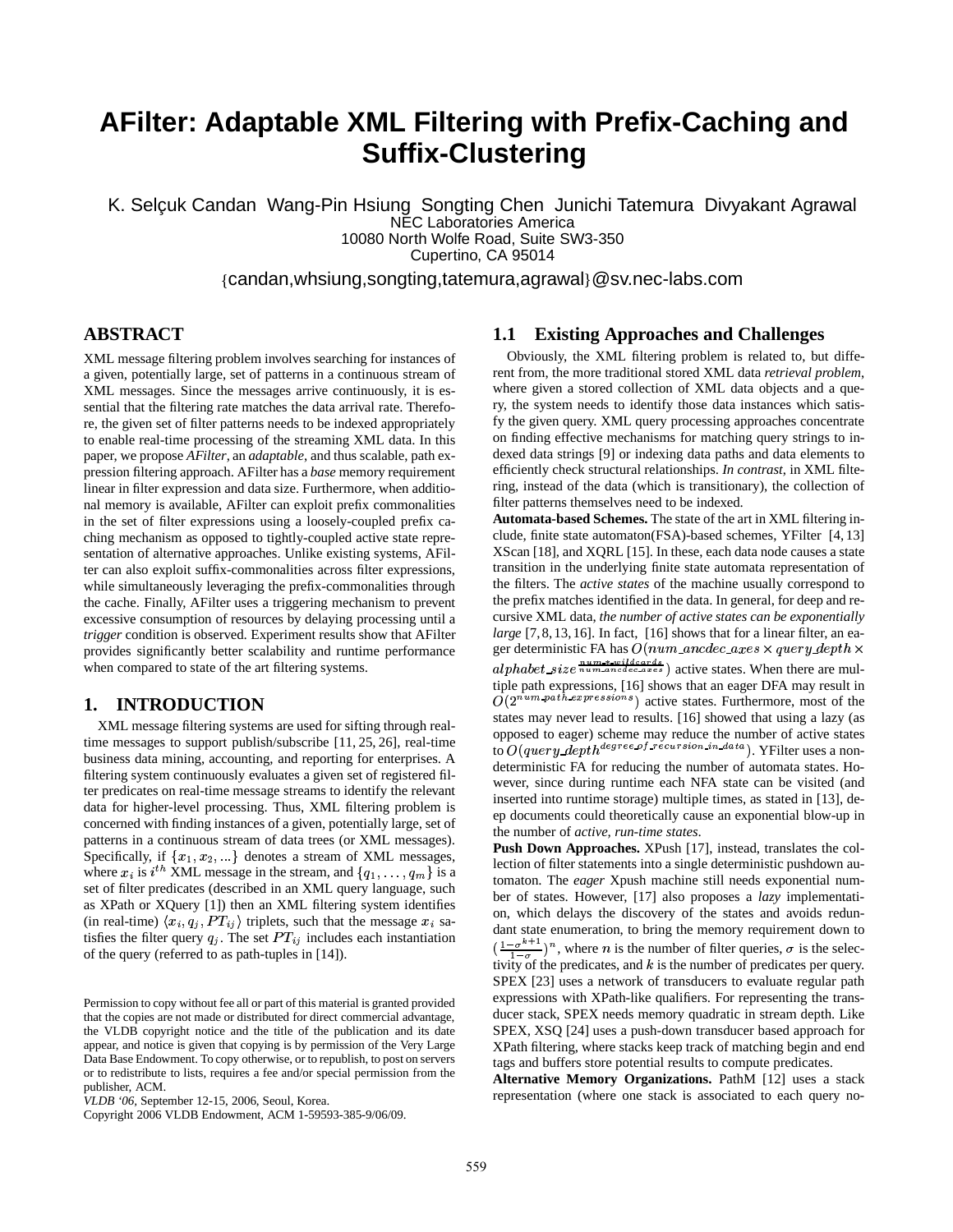de) of data to obtain a memory requirement bound by the size of the query *times* the document depth. TurboXPath [19] avoids the translation of the query into a finite state machine and requires memory only linear in query size. [7] also deviates from automata and transducers to achieve  $O(query\_size \times$  $degree\_of\_reursion\_in\_data \times log(data\_depth))$  space and  $O(query\_size \times data\_size \times degree\_of\_recursion\_in\_data)$ time per registered query. XTrie [10] represents path expressions as strings and indexes them into a trie structure, which leverage prefix commonalities in filters. The trie is used for detecting the occurrence of matching substrings as the input document is parsed. FiST [21] also represents queries as sequences; however, unlike XTries, these sequences represent each filter query wholistically and, thus, each query pattern is filtered independently without leveraging any prefix sharing. In fact, most schemes can not exploit both prefix and suffix commonalities. Yet, as experiments in Section 8 show, the best results are obtained when **both** prefix and suffix sharing are exploited simultaneously.

### **1.2 Contributions of this Paper**

We first note that the execution time of any filtering scheme is lower bounded by the result enumeration step: since a given data path can result in exponential (in depth) number of matches<sup>1</sup>, major *savings in execution time can only come from effective prefix and suffix sharing across filters.* However, sharing can be costly: if all matching prefixes are enumerated and stored naively as automata states, this may require extensive storage and time [7, 13, 16].

We note that a new and adaptive design, which can leverage different, hitherto conflicting, approaches simultaneously can help with both storage and execution time challenges. Such a mechanism should

- leverage *both prefix and suffix commonalities* across filter statements for reducing overall filtering time,
- *avoid unnecessarily eager result/state enumerations* (such as NFAs enumeration of active states), and
- *decouple memory management task from result enumeration* to ensure correct results even when memory is tight.

With these in mind, we introduce *AFilter* (Section 2), which encompasses the following advantages:

**Simultaneous Prefix and Suffix Sharing:** The proposed approach benefits from prefix commonalities across path expressions, while *simultaneously* leveraging suffix commonalities to reduce the cost of exploration of the potential matches.

**Delayed State/Result Enumeration:** As opposed to the rather *wasteful* active state enumeration mechanisms of finite-state-machine based approaches, AFilter uses a lazy mechanism to discover relevant matches only when an interesting *trigger* condition occurs. In the proposed scheme, the trigger conditions are associated with the leafs (last name tests) of query patterns to benefit from the generally more stringent data selectivities at the leaves.

**Decoupling of Prefix-Caching (Efficiency) from Result Enumeration (Correctness):** AFilter can function correctly with a runtime representation linear in filter and message depth. Query and data representations are discussed in Sections 3 and 4, respectively. Furthermore, AFilter can also leverage an on-demand prefix-caching mechanism (PRCache, Section 5), which can exploit additional memory to reduce filtering time, even if filter steps are clustered under common filter suffixes (Sections 6, 7).

Although the eventual goal of AFilter is to provide filtering for a large class of XQuery [1] statements, in this paper we focus on path



**Figure 1: Overview of the AFilter architecture**

expressions of type,  $P^{\{/\},\{/\},*}}$ . Such path expressions are composed of query steps, each consisting of an axis (parent/child "/" or ancestor/descendant "//") test between data elements and a label test (including the "\*"wildcard). In this respect, our approach is analogous to that of YFilter [4, 13], though we differ significantly in approach and provide significantly better performance, as evidenced in Section 8. The effective use of such path expressions in more complex scenarios, which could include predicates, twig queries of form  $P^{\{U_1, \prime\}, *}\$  [21], other types of axes [6], and more complete XQuery statements, have been discussed elsewhere [13,14,18,20]. Therefore, within the context of these existing path expression based frameworks, in this paper, we only focus on the efficient and scalable filtering of the  $P^{\{1,1,1,2\}}$  statements.

# **2. AFILTER: PATH EXPRESSION FILTE-RING THROUGH PREFIX-CACHING AND SUFFIX CLUSTERING**

AFilter is composed of three components (Figure 1): A linear size data structure, called *PatternView*, to index registered pattern expressions; a runtime data structure called *StackBranch ,* (linear in the depth of the message tree) to represent the current data branch; and *PRCache*, which stores prefix sub-matches for re-use.

# **2.1 "PatternView" to Index Filter Patterns**

PatternView is a collection of linear size data structures that represent the query patterns that are registered in the system:

- **AxisView:** AxisView is a directed graph capturing the query steps registered in the system. Each node in the graph corresponds to a label and each edge corresponds to a set of axis tests. Each edge is annotated with a set of axis *assertions* that needs to be verified to identify matches.
- **PRLabel-tree:** PRLabel-tree is an (optional) "trie" data structure which clusters path expressions based on the commonalities in their prefixes. This is used for enabling prefixbased *sharing* of subresults across path expressions.
- **SFLabel-tree:** SFLabel-tree is an (optional) "trie" data structure which clusters path expressions based on their overlapping suffixes. It is used for clustering the evaluation of the *assertions* on the AxisView edges.

PatternView is incrementally maintainable. To complement the linear space PatternView data structure for registered filter expressions, we also use a compact stack-based representation (Stack-Branch ) of the data being processed.

### **2.2 "StackBranch " for Encoding Data**

StackBranch is a linear size data structure which represents the current root-to-element path being considered. StackBranch uses one stack per AxisView node. As the streaming data is consumed, the stacks are populated with *stack objects*. Pointers associated with these stack objects maintain the ancestor/descendant and

<sup>&</sup>lt;sup>1</sup> Consider the extreme query "// \* // \* //\*" and a data path of depth d. The total number of matches will be  $O(d^3)$ , i.e., exponential in the query depth.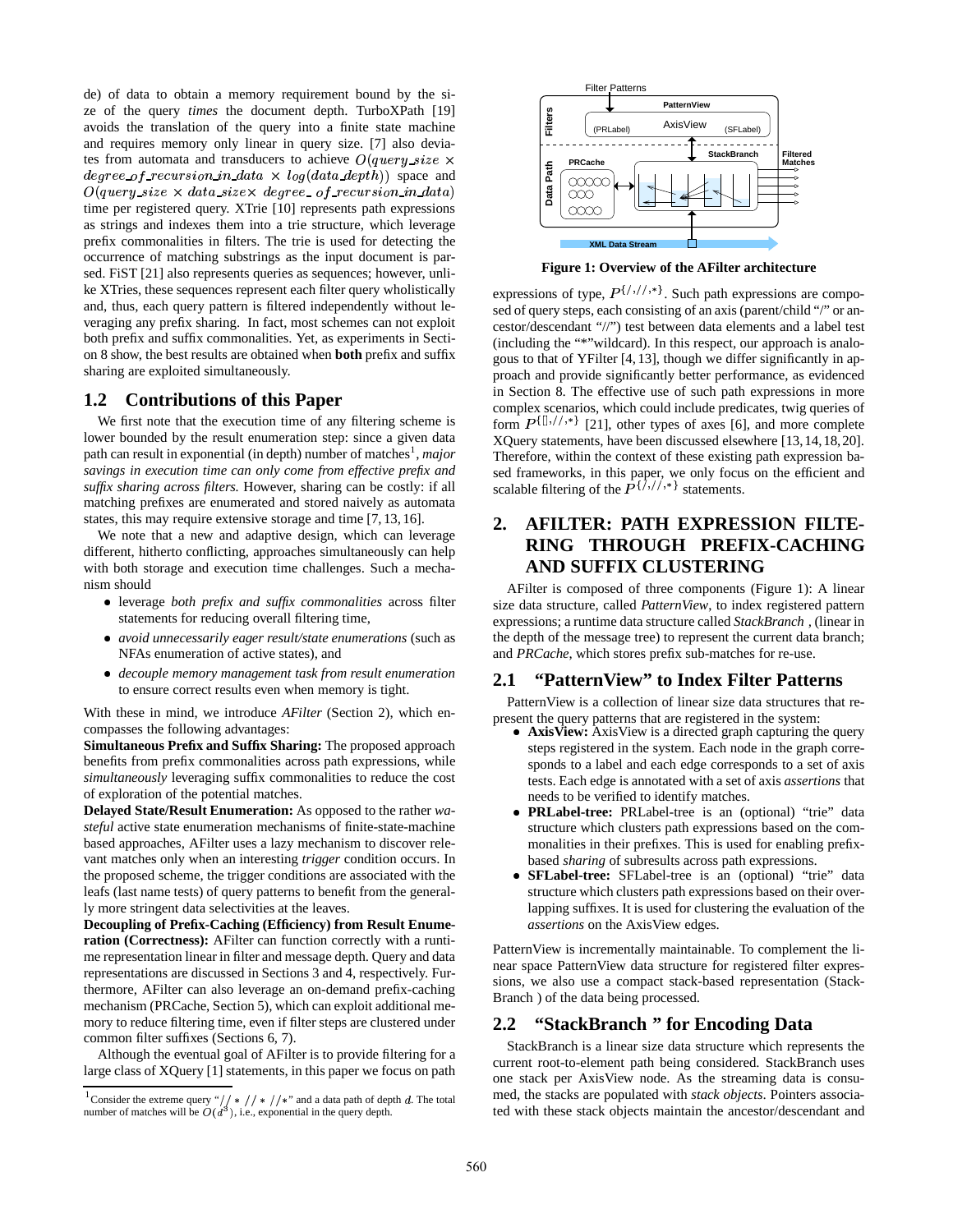

**Figure** 2: (a) AxisView for path expressions,  $\{q_1 = \frac{\frac{1}{d}}{\frac{a}{b_1a_2}}\}$   $\{a/p_1/a/p_2, q_3 = \frac{1}{a}\frac{1}{b/c}, q_4 = \frac{1}{a} \}$   $\star$   $\{c\}$ ; (b) PRLabel-tree **and (c) SFLabel-tree corresponding to the same queries**

parent/child relationships across objects in stacks. StackBranch is used for identifying if there are any matches in the current branch when *trigger* conditions, associated with the leaves, are observed.

# **2.3 "PRCache" for Sharing Matches**

The linear PatternView and StackBranch data structures overviewed above constitute the *base resources* needed for filtering of path expressions. However, when there is additional memory, AFilter can further exploit the overlaps in the prefixes of queries using a third, memory-adaptive, component.

PRCache is a cache structure for prefix-based sharing of subresults across path expressions. It leverages the clustering opportunities provided by the PRLabel-tree to eliminate redundant processing in AFilter. PRCache temporarily stores potential sub-matches; i.e., it is analogous to the concept of active states in finite state machine based schemes. However, *in AFilter, a path is materialized and cached only if it is included in at least one match.* Furthermore, since the correctness is independent of whether subresults are available in PRCache or not, the loosely-coupled structure (as opposed to hard coded data structures of existing filtering mechanisms) enables limiting the memory usage and provides opportunities for deployments in systems with bounded buffers.

# **3. PATTERNVIEW: A COMPACT REPRE-SENTATION OF FILTER EXPRESSIONS**

PatternView is a linear space data structure for representing registered filter expressions.

## **3.1 AxisView: Axis-clustered Representation of Filters**

A filter expression, of type  $P^{\{1,1,1,*\}}$ , is a sequence of steps where each step has a navigation axis (parent-child or descendent) and a label (name test) predicate. The AxisView data structure captures and clusters all axes of all filter expressions registered in the system in the form of a directed graph (Figure  $2(a)$ ).

Let  $Q = \{q_1, \ldots, q_m\}$  be a set of filter expressions. Let  $\Sigma = {\alpha_0, \alpha_1, \ldots, \alpha_r}$ , where  $\alpha_0 = "q\_root"$ , be the label alphabet composed of the element names in the filter expressions in Q. Let also  $\Sigma_* = \Sigma \cup \{\alpha_*\}$  be the alphabet extended with the wildcard symbol,  $\alpha_* =$  "\*". The corresponding AxisView,  $AV(Q) = (V, E, AN)$ , structure is a labeled directed graph:

- 
- For each,  $\alpha_k \in \Sigma^*$ , V contains a node  $n_k$ .<br>If there is an axis, " $\alpha_k/\alpha_l$ " or " $\alpha_k/\alpha_l$ ", in filter predicates in Q, then E contains an edge  $\hat{e}_h = \langle l, k \rangle$  from  $n_l$  to  $n_k$ .
- Each edge,  $\hat{e}_h$ , has an associated annotation,  $AN(\hat{e}_h)$ ; each annotation contains a set of *assertions* that, if verified, can be used to identify a filter result.

Let " $\alpha_k/\alpha_l$ " or " $\alpha_k/\alpha_l$ " be the  $s^{th}$  axis in a filter pattern,  $q_j$ . Furthermore, let  $\hat{e}_h = \langle l, k \rangle$  be the edge from  $n_l$  to  $n_k$ . fix a Then, the set of annotations associated with  $\hat{e}_h$  contains an assertion  $assert_h \in AN(\widehat{e}_h)$ , such that

- $-$  if the axis is of the form " $\alpha_k/\alpha_l$ " then
	- $*$  if  $\alpha_i$  is the last label test in the filter pattern,  $q_j$ , then  $assert_h$  is " $(q_j, s)$ " else  $assert_h$  is  $``(q_j, s)"$
- $-$  if the axis is of the form " $\alpha_k / \alpha_l$ " then
	- $*$  if  $\alpha_l$  is the last label test in  $q_j$ , then  $assert_h$  is " $(q_i, s)$ <sup> $\uparrow \uparrow$ </sup>" else assert<sub>h</sub> is " $(q_i, s)$ <sup>||</sup>".

The two symbols,  $\uparrow$  and  $\uparrow \uparrow$ , in the assertions denote the trigger conditions (through parent/child and ancestor/descendent axes respectively).

EXAMPLE 1 (AXISVIEW EXAMPLE). *Consider the following four filter expressions:*

\n- $$
q_1 = \frac{\frac{1}{d}}{a}
$$
\n- $q_2 = \frac{\frac{1}{d}}{b}$
\n- $q_3 = \frac{\frac{1}{d}}{b}$
\n

$$
\bullet \ \ q_4 = /a/*/c.
$$

*Figure 2(a) illustrates the corresponding AxisView data structure.*

Note that, unlike state machine-based schemes (such as YFilter [13]), AxisView is *not* an NFA traversed in a *forward* manner to generate partial matches. Instead, AxisView acts as a blueprint for the construction of the run-time data structure, StackBranch , which is traversed in the *reverse* direction and only when a *trigger* condition is observed. In fact, *if no trigger conditions are observed in the XML data stream, it is possible that no traversal will occur.*

### **3.2 Space Complexity of the AxisView Data Structure**

If the size of Q is  $size(Q)$ , the size of  $AV(Q)$  is also  $size(Q)$ ; in other words, the AxisView data structure is linear in the size of filter statements. Furthermore, AxisView is incrementally maintainable. Details are omitted as both results are straightforward.

#### **3.3 PRLabel-tree and SFLabel-tree**

Query path expressions can also overlap in terms of their prefixes and suffixes. Most existing schemes rely on either prefix or suffix commonalities, but not both. AFilter, on the other hand, leverages both types of overlaps through (optional) linear *trie*-based data structures, PRLabel-tree and SFLabel-tree.

EXAMPLE 2 (PRLABEL-TREE AND SFLABEL-TREE). *Reconsider the expressions in Example 1. Figure 2 depicts the prefix and suffix labels computed using PRLabel- and SFLabel-trees.*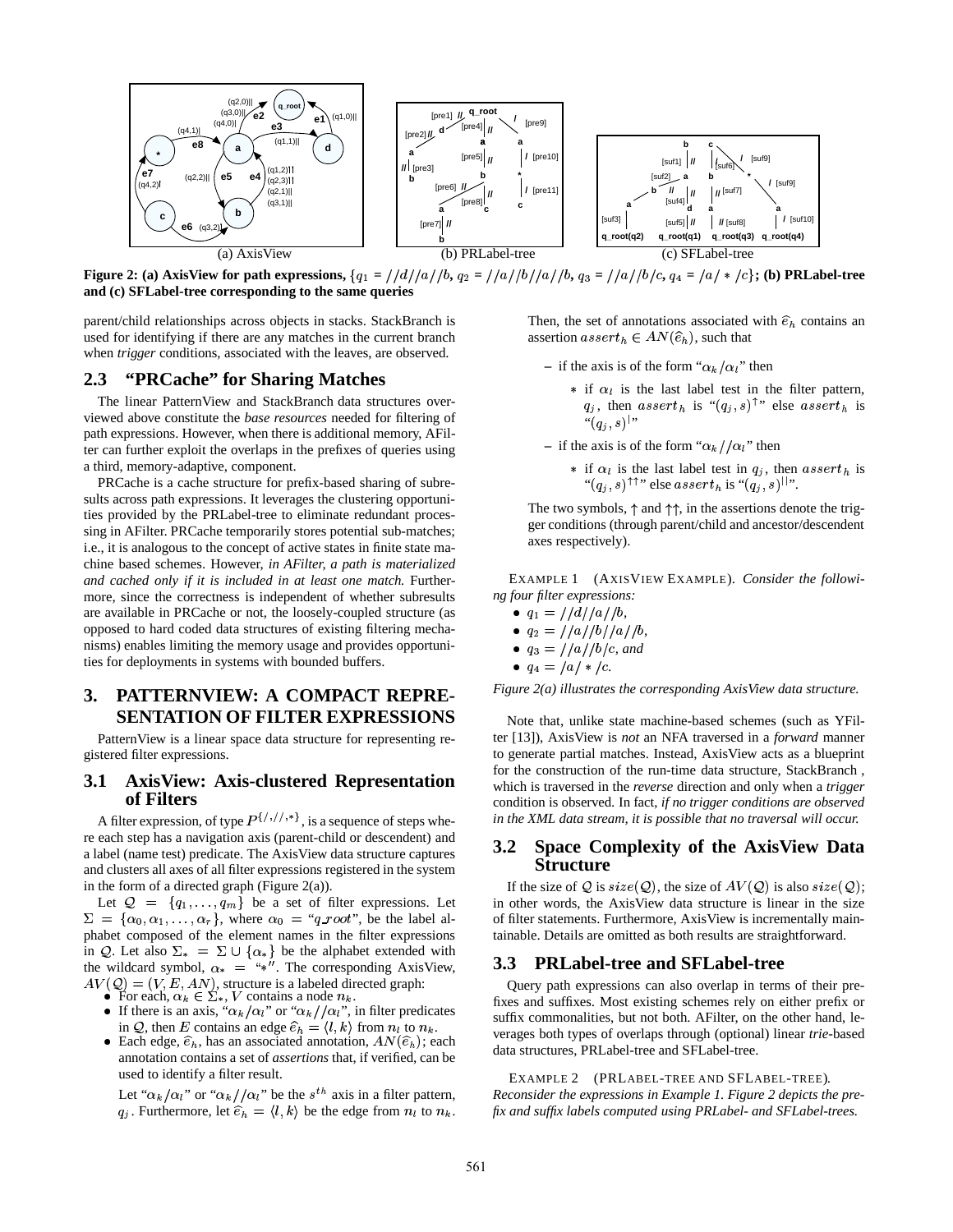The use of PRLabel-tree for enabling prefix-based *sharing* of subresults across path expressions is discussed in detail Section 5. The use of SFLabel-tree for pruning unpromising trigger conditions is discussed in Section 6.

Note that, as long as the prefix and suffix labels are chosen such that they enable efficient discovery of parent/child and ancestor/descendant relationships in PRLabel-tree and SFLabel-tree, the actual data structures do not need to be maintained in the memory. Candidate labeling schemes for the PRLabel-tree and SFLabeltree include the positional encoding or the extended Dewey [22].

# **4. STACKBRANCH FOR COMPACT DATA ENCODING**

As its name implies, StackBranch uses a stack representation of the active XML data branch. In the literature, due to their compact representation of the XML data paths, stacks have been used to implement structural join operators on stored data. The relevant work includes TwigStack/ PathStack [9] and and Stack-Tree-Desc/Anc [3]. More recently, stack-based schemes are also being considered for XML filtering schemes, such as XSQ [24], PathM [12], and XPush [17]. StackBranch leverages the AxisView graph discussed in the previous section to construct a highly compact representation of the runtime state of the data, suitable for both prefix- and suffix-clustered operations.

StackBranch,  $SB(\mathcal{Q}) = \{S_k \mid \alpha_k \in \Sigma_*\}$ , of  $\mathcal Q$  is a set of stacks corresponding to the nodes of the AxisView,  $AV(Q)$  =  $(V, E, AN)$ . StackBranch contains one stack for each node in the AxisView; i.e., *only one stack for each symbol in the label alphabet*. Stacks are also included for the root  $(q_{\textit{root}})$  and the "\*" wildcard.

At any given point in time, *StackBranch represents the data path from the root of the current document to the last seen element.* Thus, as the streaming data is consumed (in a document-order manner), these stacks are populated appropriately with *stack objects*.

### **4.1 XML Message Stream**

We use the conventional well-formed XML message model, where each message in the stream is an ordered tree of elements. The beginning of each element is marked with a *start tag* and its end is marked with an *end tag*; all the descendant elements start and end between these two tags. If x is an XML message, then  $x[i]$ denotes the  $i^{th}$  element seen during the document-order (pre-order) traversal of x. The label,  $\alpha_l = tag(x[i]) \in \Sigma$  denotes the label of this element and  $depth(x[i])$  is its depth in the message. An XML stream is, then, a sequence  $\{x_1, x_2, ...\}$  of XML messages.

# **4.2 Maintaining StackBranch**

The runtime state of StackBranch is affected when a start tag of an XML element is encountered or when an end tag is seen.

Each time a start tag is observed in the data stream, a new *stack object* is created and is pushed into the stack corresponding to the element label. Each stack object contains the index of the element, its depth in the message, and as many pointers as the out-degree of the corresponding node in the AxisView data structure. Each pointer corresponds to an edge in the AxisView and points to the topmost object in the stack corresponding to the destination of the edge. If any of the queries also contain the "\*" wildcard symbol, then for each new stack object inserted into its own stack, a corresponding stack object is created and inserted into the special  $S_*$ stack. The push algorithm is depicted in Figure 3.

#### EXAMPLE 3 (START TAG OBSERVED IN DATA).

*Figure 4(a) shows the stacks of an empty Stack-Branch corresponding to the AxisView in Example 1 and Figure 2.* **Push:** (When a start tag,  $\langle \alpha_l \rangle$ , for  $x[i]$  is seen in the input stream) /\* *Create a new stack object for the new element and push it into* the *corresponding stack* ... Let t denote the *number* of *outgoing edges of node*  $n_l$  (corresponding to label  $\alpha_l$ ) in *the AxisView data structure.*\*/ 1. Create an object  $o$  of the form  $\varphi = \langle i, depth(x[i]), \langle ptr_1, ..., ptr_t \rangle \rangle$ 2. If the  $h^{th}$  edge  $\langle l, k \rangle$  of node  $n_l$  points to node  $n_k$ , then  $ptr_h$  will point to the topmost element of stack  $S_k$ . If  $S_k$  is empty, then  $ptr_h = \bot$ 3. push  $o$  into stack  $S_l$ . /\* *Create a new stack object for the new element and push it into the special " " stack ......Let* 4 *denote the number of outgoing edges of the special node* & *corresponding to the wildcard*\*/ 4. Create an object  $o$  of the form  $\rho = \langle i, depth(x[i]), \langle ptr_1, ..., ptr_r \rangle \rangle$ 5. If the  $h^{th}$  edge  $\langle l, k \rangle$  of node  $n_*$  points to node  $n_k$ , then  $ptr_h$  will

- point to the topmost (non "i") element of stack  $S_k$ . If  $S_k$  is empty, then  $_{ptrh} = \bot$
- 6. push  $o$  into stack  $S_*$ .

**Figure 3: The push step is called each time an open tag is seen**



(c) StackBranch after <a><d><a><br/><br/>c>

#### **Figure 4: (a) An empty StackBranch corresponding to the AxisView in Figure 2, (b) the status of the StackBranch after** <a><d><a><b>**, and (c) its status after** <a><d><a><b><c>

*There is one stack per label symbol (independent of the number of filter statements). Figure 4(b) shows the state of StackBranch after the stream* <a><d><a><b> *is observed. Figure 4(c), shows the StackBranch after the next tag,* <c>*, is observed in the stream.*

*When*  $\langle \cos \theta \rangle$  *cs is observed in the data, a new stack object*  $c_1$  *is created an inserted into the stack. This new stack object has two out-going pointers, corresponding to the edges*  $\hat{e}_6$  *and*  $\hat{e}_7$  *in the AxisView (Figure 2). These pointers point to the topmost objects of the destination stacks.*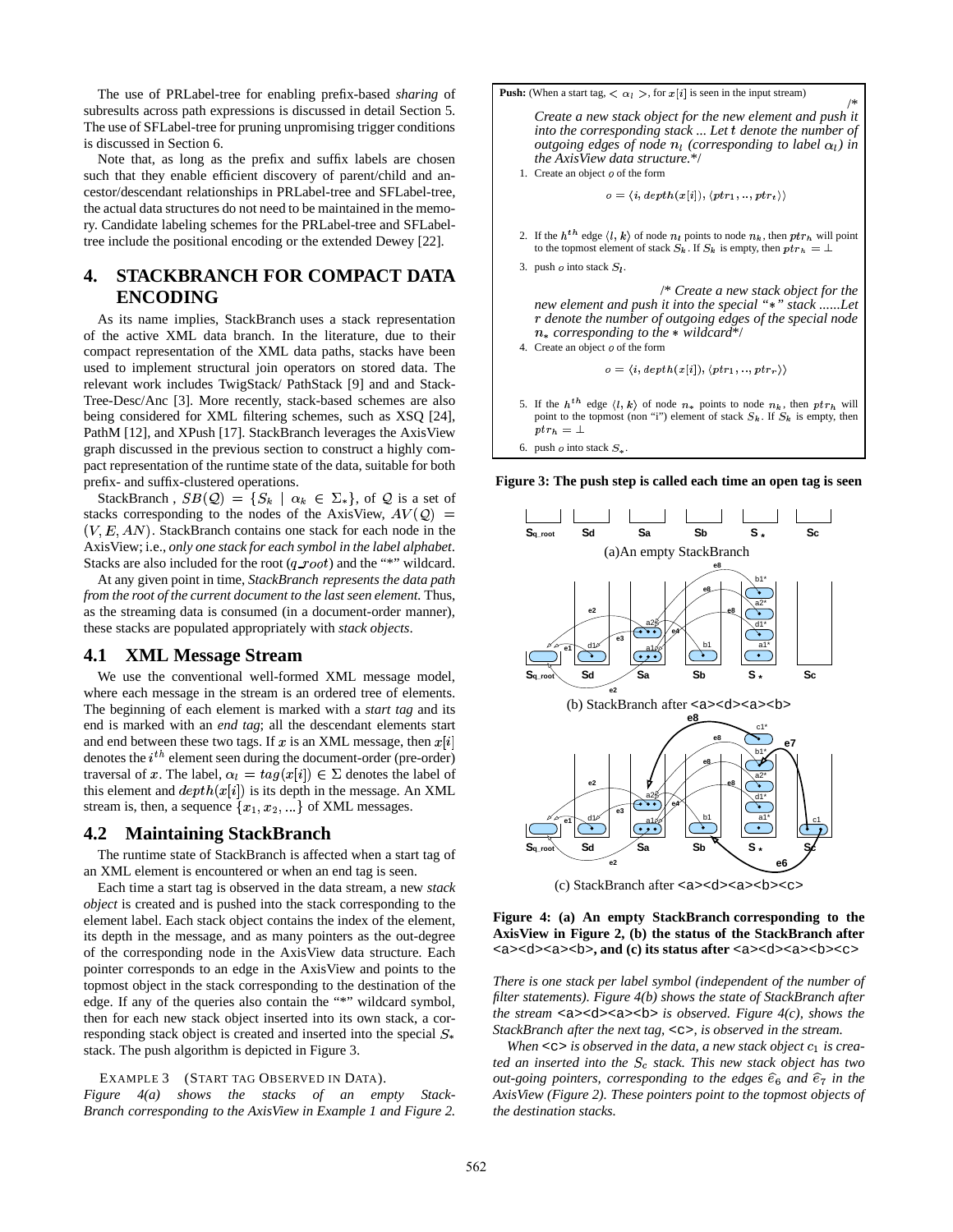**Pop:** (When a stop tag,  $\langle \alpha_i \rangle$ , for  $x[i]$  is seen in the input stream)

- 1. Remove and eliminate the topmost object in stack  $S_l$ .
- 2. Remove and eliminate the topmost object in stack  $S_{\ast}$ .

#### **Figure 5: The pop step is executed each time a close tag is seen**

*Then, a new stack object,*  $c_{1*}$  *(again corresponding to* < $c$ >*c>) is created and pushed into the stack. This object has a pointer, corresponding to edge*  $\widehat{e}_8$ , *pointing the topmost object in*  $S_a$ .

*Note* that, stack  $S_{q\_root}$  always contains a single object. The spe *cial stack for "\*", on the other hand, contains one stack object for every element observed on the current root-to-node branch.*

As soon as the end tag of an element is seen, the corresponding stack object can be popped and eliminated (along with its pointers) from the data structure. The pop algorithm is shown in Figure 5.

EXAMPLE 4 (END TAG OBSERVED IN DATA). *If after seeing the data stream* <a><d><a><b><c>*, we encounter the end tag* </c>*, then, StackBranch reverts back to its state in Figure 4(b) from its state in Figure 4(c).*

### *4.2.1 Total Time Complexity of the Push and Pop*

Each push operation has to create a new stack object and set all of its pointers to the topmost objects in the destination stacks. Therefore, given an XML message,  $x$ , and a set of filter expressions, Q, the worst case total cost of the *push* operations is  $O(size(x) \times max\_fanout \ AV(Q))$ . Since the maximum number of outgoing edges in a StackBranch node is  $|\Sigma_*|$ (i.e.,  $max\_fanout \, AV(Q) \leq |\Sigma_*|$ ), the complexity of push is  $O(size(x))$ . The total cost of the pop operation is simply  $O(size(x)).$ 

#### *4.2.2 Space Complexity of StackBranch*

The size of the StackBranch depends on how many stack objects are stored at a given point in time and the number of pointers associated with these objects:

- *Number of objects:* The total number of objects in the Stack-Branch at any point in time is  $\leq 2d+1$  where, d is the depth of the last seen start tag. The factor of 2 comes from the fact that objects may need to be created for the  $S_*$  stack along with their own stacks.
- *Number of pointers:* For each object in the StackBranch , the maximum number of outgoing pointers is limited with the out-degree of the corresponding node in the AxisView. Again, the maximum number of outgoing edges is limited with the size of the label alphabet  $\Sigma_*$ . Therefore, the worst case number of pointers in StackBranch is bounded by  $2d\sum_{\alpha}$ ; i.e. it is independent of the number of queries.

In other words, since StackBranch associates only one stack per label symbol (as opposed to one stack for each filter query step) the memory requirement is linear in the message depth. In contrast, for instance, the memory requirement of PathM [12] is bound by the size of the query times the document depth.

## **4.3 TriggerCheck: Identifying Candidate Assertions**

As mentioned in the introduction, as opposed to the finite automata based systems which traverse the state automata as they consume the input stream, AxisView and StackBranch structures are not traversed until a *trigger* condition is observed. To benefit from the generally more stringent selectivities in the leaves of XML data, we use the leaves of filter predicates as triggers. Thus, we consider the trigger *assertions* ( $\uparrow$  or  $\uparrow$  $\uparrow$ ) associated with the AxisView edges corresponding to the pointers of the StackBranch objects. In



**e2 Figure 6: The** <b> **tag seen in the data triggers two assertions,**  $(q1, 2)^{\top\top}$  for query  $q_1 = \frac{1}{d}/\frac{d}{a}/b$  and  $(q2, 3)^{\top\top}$  for  $q_2 = \frac{1}{a}/\frac{a}{b}/a/\frac{b}{a}$ ; only the relevant stacks in Figure 4 are **shown in this figure**

particular, if the edge associated with a newly created pointer has a trigger assertion associated with it, then we know that the new stack object corresponds to the last node of at least one filter expression registered in the system. This is a trigger condition.

EXAMPLE 5 (CHECKING TRIGGER CONDITIONS). *In Figure* 6, the stack object  $b_1$  corresponding to the  $\lt b$  open tag is pushed into the stack  $S_b$ . The AxisView edge  $\hat{e}_4$ , corresponding *to* the outgoing pointer, has a total of four assertions:  $(q1, 2)$ <sup>TT</sup>,  $(q2, 3)$ <sup> $\uparrow\uparrow$ </sup>,  $(q2, 1)$ <sup>||</sup>, and  $(q3, 1)$ <sup>||</sup>. Two of these,  $(q1, 2)$ <sup> $\uparrow\uparrow$ </sup> for fil*ter*  $q_1 = \frac{1}{d}/\frac{d}{a}$  / *b* and  $(q2, 3)$ <sup> $\uparrow\uparrow$ </sup> for  $q_2 = \frac{1}{a}/\frac{b}{a}$  / *b*, are *trigger assertions.*

*Note also that, although the path expression*  $\frac{1}{a}\left(\frac{b}{a}\right)$  *(b)* /a//*b* has two bs, only the last (leaf) label test is trig*gered.*

Once trigger assertions are identified, the system needs to verify whether these assertions correspond to any actual matches or not. In some cases, it is easy to deduce that trigger assertions are not promising. For instance, for a filter expression to have a match, there must be at least one pointer between all the relevant stacks. Also, the number of label tests in the filter query should be less than or equal to the depth of data. If these conditions do not hold, there can not be any matches. These pruning conditions can be implemented efficiently and can be useful, especially if the leaves have less stringent selectivities than earlier label tests in a given filter query. If an assertion is not pruned, then the StackBranch pointers have to be followed (or traversed) to identify whether there are actual matching path expressions.

Figure 7 shows the trigger phase operations. The processing of all non-pruned *candidate assertions* is performed by *traversing* the pointers outgoing from the triggering stack object (Step 3b). The traversal operation (discussed in Section 4.4) will return the subresults for all validated candidate assertions. These validated assertions will then be *expanded* by mapping with the matching subresults (Step 3c) and will be returned as results.

#### *4.3.1 Time Complexity of the TriggerCheck Phase*

Given an XML document,  $x$ , and a set of path expressions,  $Q$ , if we consider the extreme case where all insertions result in candidate assertions for all edges in the AxisView, then in the *worstcase*, there will be  $O(size(x) \times size(Q))$  *TriggerCheck* conditions which will need to be traversed for verification.

# **4.4 Pointer Traversal for Enumerating Matches**

In this paper, we consider the general filtering problem, where the system returns all matching elements along the matched filter expressions (referred to a path-tuples in  $[14]$ )<sup>2</sup>. Note that not

<sup>&</sup>lt;sup>2</sup>This is not a strong requirement; more traditional XPath semantics, where only the element matching the last label test is returned, is a straightforward subset of the algorithms presented here.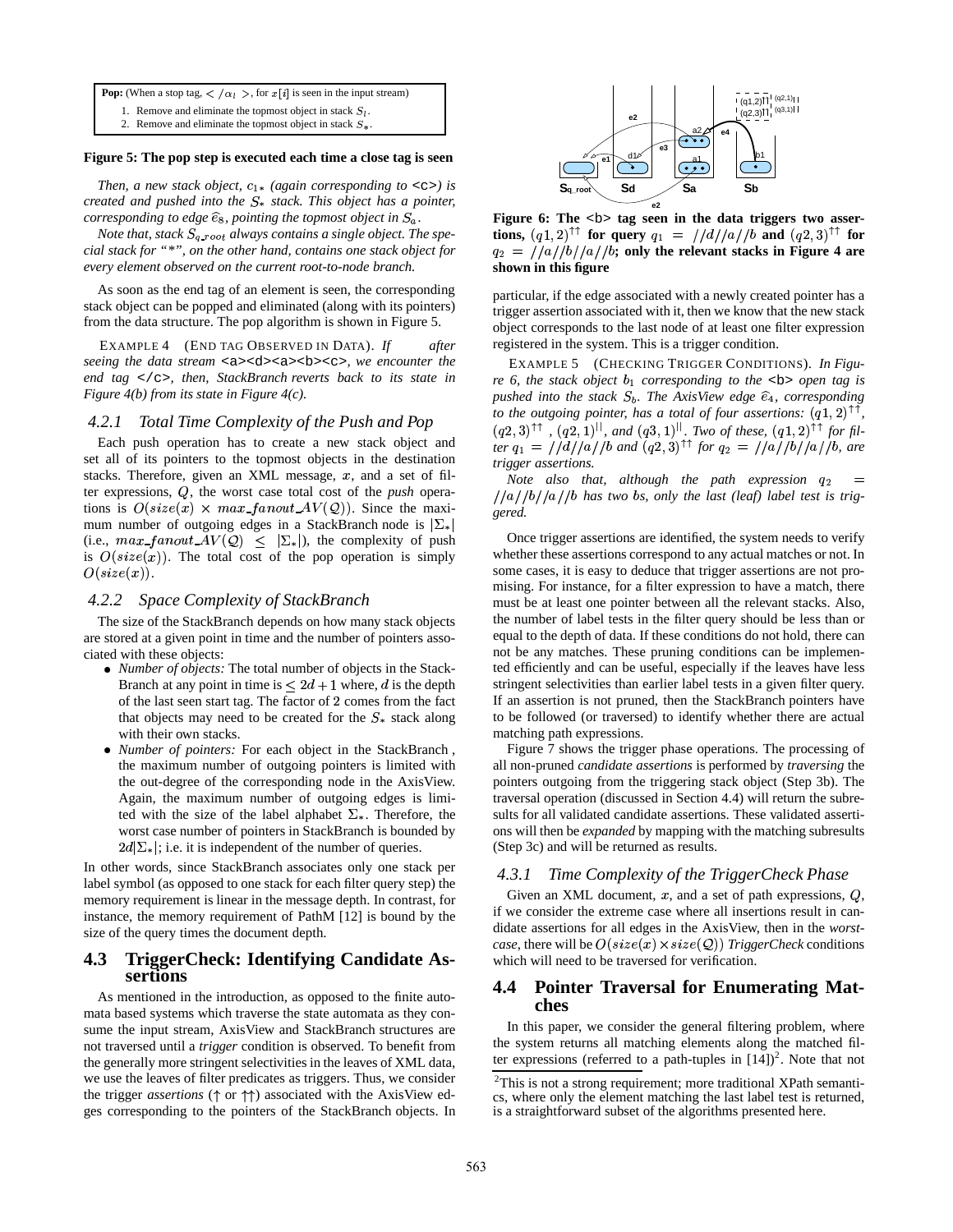```
TriggerCheck: (For an object o = \langle i, depth(x[i]), \langle ptr_1, ..., ptr_s \rangle \rangle pu-
shed into stack S_l):
    1. tempresult = \emptyset2. result = \emptyset3. For each ptr_h of \emph{o}/* Identify the candidate assertions*/
         (a) cand =\{(a, s) 
!	 -
  1 =*5  

             \{(q,s)^{|\cdot|} \mid (q,s)^{\uparrow\uparrow} \in AN(\widehat{e}_h) \land \neg prime(q)\}/* ...if cand is not empty validate the candidate
             assertions by traversing the pointers*/
         (b) if cand \neq \emptyset then
                i. tempresult = tempresult \cup!*+-,) *+-
. 
5   0)!#" $:  &)!* 1 
                                                           /* Final-
             ly, merge the validated candidate assertions with
             the returned subresults. This step will be referred
             to as expand(result,o, tempresult) in the rest
             of the paper*/
         (c) for all r \in tempresult
               i. let [(q, s), o_u] be the head of r<br>ii. result = result \cup \langle [(q, s+1), o]|r \rangle4. Repeat the same process for o pushed into stack S_*
```
#### **Figure 7: The TriggerCheck step is executed each time a new stack object is created**

all candidate assertions triggered in the TriggerCheck step correspond to an actual match. Some triggered assertions, on the other hand, may correspond to multiple matches. Therefore, triggered assertions need to be verified and the corresponding matches must be identified. This process involves traversal of the pointers embedded in the StackBranch structure from the stack object, where a trigger condition is identified, back to the root object,  $q_{root}$ .

EXAMPLE 6 (TRAVERSING STACKBRANCH ). *Figure 6 shows the two candidate assertions triggered due to the* <b> *tag seen in the data. Since the pointer associated with the corresponding stack object,*  $b_1$ *, points to the object*  $a_2$  *in stack*  $S_a$ *,*  $\qquad \qquad$  set of *verification of this trigger will require the system to* traverse *the corresponding pointer towards the stack object*  $a_2$ *. Note that the pointer is traversed only once (in a grouped manner) for both candidates,*  $(q_1, 2)^{||}$  *and*  $(q_2, 3)^{||}$ *, asserted by the trigger.* 

*The stack object*  $a_2$ *, on the other hand, has two outgoing pointers, one pointing to stack*  $S_d$  *and the other to*  $S_{q\_root}$ *. These pointers are associated with AxisView edges,*  $\hat{e}_3$  *and*  $\hat{e}_2$ *, respectively; therefore whether these pointers will be traversed or not depends on whether the local assertions associated with these two edges are* compatible with the two candidate assertions,  $(q_1, 2)^{||}$  and  $(q_2, 3)$ <sup> $\parallel$ </sup>. We say that a candidate assertion  $assert_i = (q_i, s_i)$  is *compatible* with a local assertion  $assert_j = (q_j, s_j)$  if  $q_i = q_j$  when  $and s_i = s_j + 1.$ 

*Figure 8 illustrates the traversal process:*

- *(a) First the pointer associated with edge*  $\hat{e}_2$ *, from*  $a_2$  *to*  $q$ \_root, *is considered (Figure 8(a)). In this case, the only common filter query between the sets of candidate and local assertions is . However, the required steps of the trigger assertion and the local assertion* (2 *and* 0 *respectively*) *do not match*; *naturally, a query step* 2 *can only be preceded by a query step* 1.  $\overline{5}$ . *Therefore, this pointer does not lead into further traversals.*
- *(b)* When the outgoing pointer associated with edge  $\widehat{e}_3$ , from  $a_2$  $\int$ *to*  $d_1$ *, is considered (Figure 8(b)), however, we find that there is a common query,*  $q_1$ *, which has matching assertions (steps 1 and 2, respectively). Therefore, there is a possible match* and the outgoing pointers associated with  $d_1$  should be fur*ther traversed.*
- *(c)* In the next step (Figure 8(c)), the outgoing edge,  $\widehat{e}_1$  from  $d_1$  is *considered. In this case, the candidate*  $(q_1, 1)^{||}$  *matches the local assertion*  $(q_1, 0)$ . *Therefore, the pointer can be traver*sed to its destination, q\_root. Since the root is reached, this *identifies a match for filter expression,*  $q_1$ *. The match consists of stack objects,*  $d_1$ *,*  $a_2$ *, and*  $b_1$ *.*
- *(d) Since the stack based representation guarantees that any*  $s$  *tack object under*  $a_2$  *in the stack*  $S_a$  *will also be an ancestor*  $\hat{a}_1$  and since the candidate assertion being checked for  $\hat{e}_4$ *is an ancestor/descendent axis, we need to look further down the stack to see if there are any further potential matches.*

In this example, the  $S_a$  stack contains the stack object  $a_1$ *k t a*<sub>2</sub>; *therefore,*  $a_1$  *needs to be considered. In this case,* + *only has one single outgoing pointer, corresponding to the edge*  $\widehat{e}_2$ ; *however, as before, the local filter conditions of*  $\widehat{e}_2$  do not match the *incoming candidates. Hence, this object can not lead into further matches.*

The *traverse* logic underlying this example is shown in Figure 9.

### *4.4.1 Time Complexity of the Traverse Operations*

Since the number of candidate and local assertions to match against each other can be fairly large, a hash-join based scheme (which, for each incoming candidate assertion  $(q, s)$ , searches for the hash of  $(q, s - 1)$  in the set of local assertions corresponding to a given pointer) is used for identifying the matches at Steps 7c and 7(e)v of the algorithm in Figure9; therefore, the cost of the matching of incoming and local assertions is linear in the number of assertions.

 *se* complexities of both of these terms are similar. For a trig-Some traversed candidate assertions result in matches, while others fail to return any (sub)results. Thus, the total cost of the traverse operations involves both. In the worst case (when the selectivities are less stringent at the leaves) the failing assertions will be recognized only when the traversal is already close to the query root object, \^^ . Thus, the *worst ca*gered candidate assertion, the number of traversals on Stack-Branch is bounded by  $max_{\text{query}\text{depth}^{max\_stack\text{depth}}$ . Note that  $max\_stack\_depth \leq data\_depth$ .

Since for lazy automata-based approaches [16], enumerating and storing each new state would cost time, there is a close correspondence between their time and space complexities. Note that, the above worst case time for AFilter is similar to the state enumeration complexity,  $O(query\ depth^{degree\ of\ red})$ . . . . . . . . . . . ZZ ^/a \ ZMb <sup>W</sup>  $\cdots$  ... ... ^  $\mathbf{v}$  $\cdots$  $\cdots$ . . . . . . . . . . . . . . .  $t^{\alpha}$ ), achieved by [16] using lazy DFA. [16] shows that this is significantly lower in complexity then the (theoretical) worst case of eager solutions.

 ty arises only when the basic, memoryless algorithm is used; i.e., In the case of AFilter, however, the above worst case complexiwhen AFilter does not remember earlier traversals. Although this can be an advantage in low-memory installations, where the AFilter algorithm can work even when other algorithms may fail due to lack of sufficient memory, when there is extra memory, the filtering cost can be significantly reduced if positive (success) or negative (failure) results could be cached and reused.

# **5. PRCACHE: PREFIX-CACHING SUP-PORT FOR ELIMINATING REDUN-DANT POINTER TRAVERSALS**

Let us reconsider Steps 7(d)i and 7(e)viA of the traverse algorithm in Figure 9. In these steps, for a given set  $(cand[\hat{\epsilon}_v])$  of candidate assertions, the corresponding pointer,  $ptr_v$ , is (recursively) traversed to verify the assertions and collect possible submatches.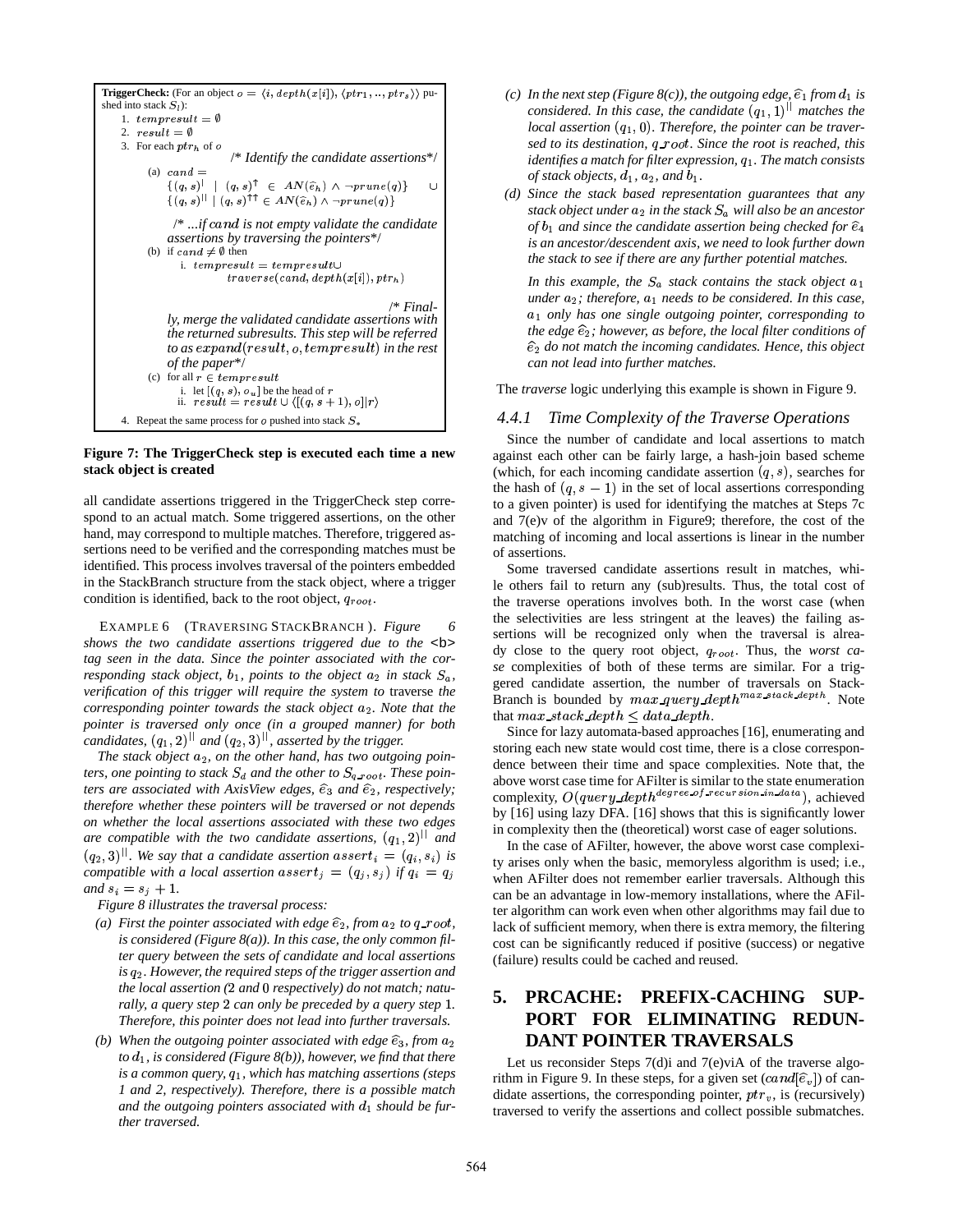

Figure 8: (a,b) Grouped verification of the candidate assertions associated with the two outgoing pointers of  $a_2$ , (c) a successful **match, and (d) a no match case**

As we stated earlier, for a given candidate assertion, traversal of a pointer can either be *successful*, i.e., can lead into one or more (sub)matches, or may *fail* to provide any results.

Note that if the same stack object is visited more than once during the filtering of an XML document (for example due to similar trigger conditions observed in the data), then it is possible that traversals originating from this object will repeatedly try to validate the same candidate assertions. This is wasteful: since stacks grow from root to the leaves in a monotonic fashion, it is straightforward to see that *for a given stack object, repeated evaluations of the same candidate assertion will always lead to the same result.*

Therefore, to avoid repeated traversals of the pointers in Stack-Branch for the same assertions, PRCache *caches* the success or failure of the candidate assertions associated with each traversed pointer (along with the results obtained during the first ever traversal of this pointer). This enables future traversals involving the same assertions to be resolved through an efficient table lookup.

### **5.1 Prefix-Caching for a Single Filter**

Repeated traversals of the same step of the same filter expression is especially common in (a) tree structured data, where a shared portion of the data needs to be considered for multiple XML data branches or (b) in recursive data with repeated element names which can trigger the same filter multiple times.

Given a pointer,  $ptr$ , and an assertion,  $assert$ , associated with this pointer, PRCache caches the *traverseresult*, returned in Steps 7(d)i and 7(e)viA of the Traverse algorithm (in Figure 9) for the  $\langle assert,ptr\rangle$  pair. Thus, next time the same assertion needs to be validated through the same pointer, the algorithm simply returns the corresponding matches from the PRCache; in other words, each prefix of each query is discovered only once.

This loosely-coupled memory structure enables AFilter to scale to the available memory space: unlike the existing mechanisms, if the cache storage space is limited, AFilter can completely eliminate the use of PRCache or can use cache replacement policies (such as LRU) to keep an upperbound on the number of cached prefixes, maximizing the utilization of the cache.

A second and (in terms of memory) cheaper caching alternative is to cache only the failed verifications (i.e., assertions with empty matches in  $traverseresult$ ). In this approach, since the positive results are not cached, the same sub-matches may be identified multiple times. However, it eliminates repeated  $fail\_traverses$  and since positive results are not cached, it has a significantly lower (linear in the number of query steps) cache storage demand.

### **5.2 Sharing Caches across Filter Expressions**

A cached result for an assertion  $assert_1 = (q_1, s_1)$  can be used for another assertion  $assert_2 = (q_2, s_2)$ , if we can ensure that  $assert_1$  and  $assert_2$  have identical intermediate results. In other words, prefix-commonalities across filter statements can be exploited for improving the utilization of the PRCache entries.

AFilter exploits prefix-commonalities through PRLabel-tree



Figure 10: (a) PRLabel-tree and (b) SFLabel-tree for 
$$
q_1 = \frac{1}{a}/\frac{b}{c}
$$
,  $q_2 = \frac{1}{a}/\frac{b}{d}$ , and  $q_3 = \frac{1}{e}/\frac{a}{b}/d$ 

(trie) data structure which labels common prefixes across path expressions. The entries in PRCache are then hashed in such a way that query steps sharing the same prefix also share cached results.

EXAMPLE 7 (PREFIX SHARING). *Consider*

- $\bullet$   $q_1 = //a//b//c,$
- $q_2 = //a//b//d$ , and
- $q_3 = //e//a//b//d$ .

*Figure 10(a) depicts the prefix clustering of individual query steps. Any assertions clustered under the same prefix ID in this figure can be cached under the same cache index. In this example, pairs,*  $(q_1, 0)$ - $(q_2, 0)$  and  $(q_1, 1)$ - $(q_2, 1)$ , of assertions can be cached under *the same prefixes, pre<sub>1</sub> and pre<sub>2</sub>, respectively.* 

# **6. SHARING WITH SUFFIX-COMPRESSED AXISVIEW**

Prefix caching is useful in eliminating redundant traversals of the StackBranch pointers. However, even when such redundant traversals are eliminated, the cost of the Step7c of the traversal algorithm (Figure 9), where candidate assertions are matched against the local assertions associated with the outgoing pointers, can be high.

As discussed in Section 4.4, StackBranch implements this through a hash-join; thus, the cost of the operation is linear in the number of candidate assertions to be matched. Naturally, *reducing the number of candidate assertions would also reduce the time spent at the Step7c of Traversal*. Since traversals are from the leaves toward the root, clustering assertions in terms of shared suffixes would reduce the number of candidate assertions to consider.

EXAMPLE 8 (SUFFIX SHARING). *Let us consider*

$$
\bullet \ \ q_1 = //a//b,
$$

• 
$$
q_2 = \frac{1}{a}/\frac{b}{a}
$$
, and

$$
\bullet \ \ q_3 = //c//a//b,
$$

*which all share a common suffix*  $\frac{1}{a}$   $\frac{1}{b}$ . The *corresponding SFLabel-tree structure (shown in Figure 13(a)) captures this suffix overlap.*

*Note that the original AxisView data structure, shown in Figure* 13(b), *does not capture the suffix commonality*  $\frac{1}{a}$   $\frac{1}{a}$  *(b) across*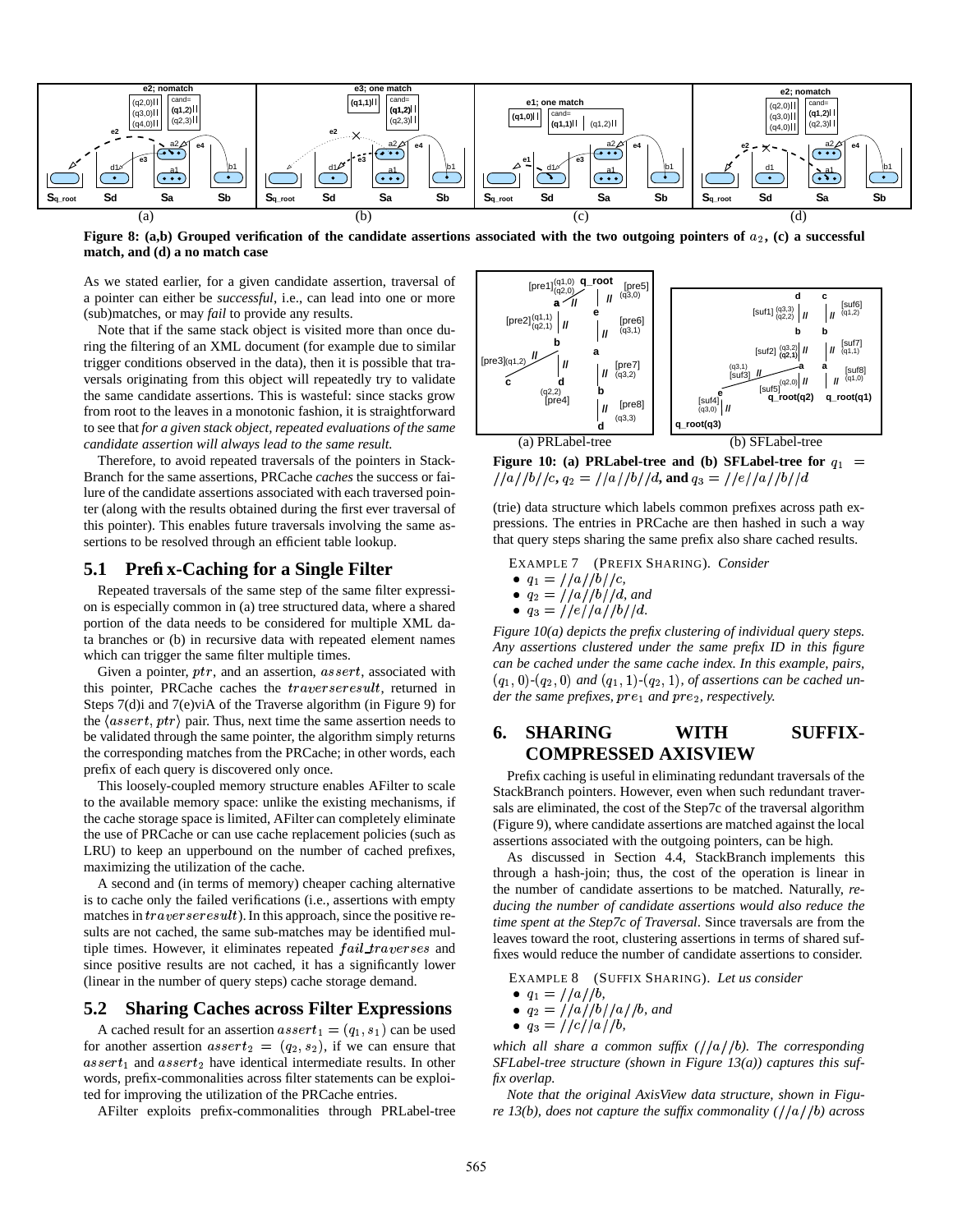

Figure 9: The Traverse step is called for verifying a set of candidate assertions;  $C$  is the set of candidate assertions,  $ptr$  is the pointer **being followed,** and d is the depth of the source stack object

*the three filterstatements. The edge* (<sup>0</sup> *in the AxisView triggers each of these three queries independently. A* suffix-compressed *AxisView reduces the amount of triggering and the traversals by clustering the shared suffixes in the AxisView, as shown in Figure 13(c). In this suffix-compressed AxisView example, there is only one trigger associated* with edge  $\hat{e}_4$  which clusters all three queries.

In the suffix-compressed AxisView, assertions are not made in terms of query IDs and steps, but in terms of edge IDs in the SFLabel-tree tree. The StackBranch is traversed towards the  $q_{root}$ in a suffix clustered manner: matching of the candidate assertions and the local assertions (to decide which pointers to traverse for which assertions) is performed by checking if two corresponding edges are neighbors in the SFLabel-tree tree or not.

Once the  $q_{root}$  is reached and the matches are being compiled by tracing the matching results back (Steps 7(d)ii, 7(e)viB of the traverse algorithm in Figure 9), the individual assertions clustered under the successful suffix labels are used to expand submatches to identify the individual results.

# **7. PREFIX-BASED CACHING WITH SUFFIX-COMPRESSION**

A label in a suffix-compressed AxisView clusters suffixes of the filter patterns, whereas PRCache caches intermediary results based on the common prefixes of the filters. As shown in Figure 11, there may be many to many relationships between prefix and suffix



**Figure 11: Many-to-many rel. between suffix-and-prefix labels**



**Figure 12:** Although the two assertions,  $(qa, sa)$  and  $(qb, sb)$ ,  ${\bf s}$  hare the same prefix, two different suffix label labels,  $suf_i$  and  $suf_j$ , place these two assertions into separate clusters. Thus, if **in AxisView, assertions are clustered under suffixes, then these two assertions can not benefit from each others' prefix caches**

labels. Unfortunately, suffixes and prefixes are not always compatible and suffix-based clustering can prevent prefix-based caching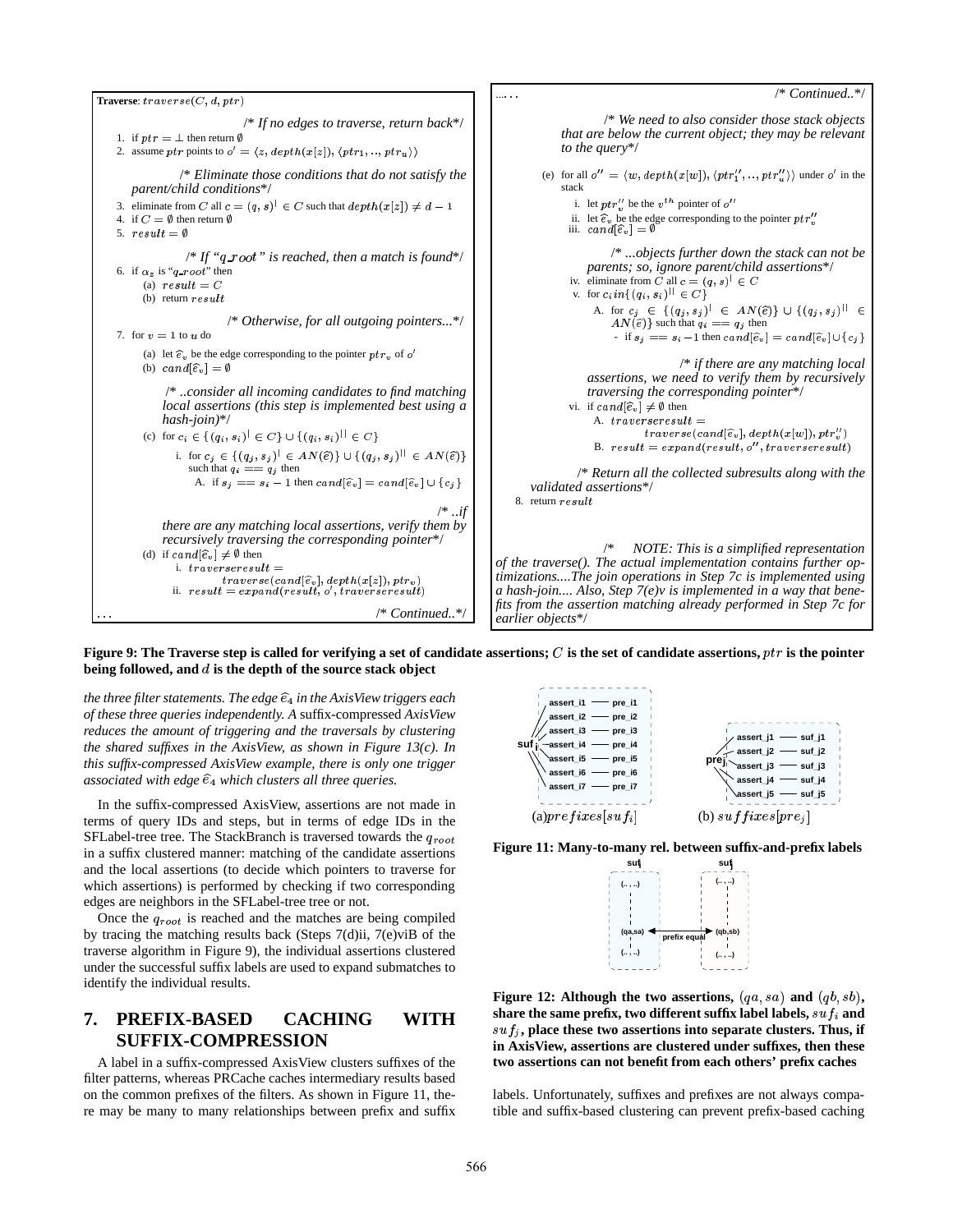

**Figure** 13: Suffix support for reduced filtering  $(q_1 = \frac{1}{a} / a / b$ ,  $q_2 = \frac{1}{a} / a / b / a / b$ , and  $q_3 = \frac{1}{c} / a / b$ 



**Figure** 14: **Early unfolding** of suffix clusters: since  $can5$  can be **served from the cache, the corresponding cluster with the suffix** label,  $suf_4$ , is unfolded; the corresponding pointer will be tra**versed in an unclustered manner (while the unaffected pointers continue to be traversed in a suffix-compressed manner with**  $\textbf{suffix labels}, \, \textit{suf}_2 \, \textbf{and} \, \, \textit{suf}_3)$ 

opportunities. In particular, some of the prefix commonalities in filter statements will be hidden by suffix labels (Figure 12). This naturally reduces the utilization rate of the cache.

EXAMPLE 9 (SUFFIX VS. PREFIX SHARING). *Let us reconsider the following three filter statements, first considered in Example 7 and Figure 10:*

- $\bullet$   $q_1 = //a//b//c$ ,
- 
- $q_2 = //a//b//d$ , and<br>•  $q_3 = //e//a//b//d$ .

*It* is easy to see that the prefixes  $\frac{1}{a}$   $\frac{1}{b}$  of filter statements  $q_1$ and  $q_2$  *overlap, whereas the suffixes* ( $//a//b//d$ ) *of*  $q_2$  *and*  $q_3$  *are also identical. The corresponding PRLabel-tree and SFLabel-tree data structures are shown in Figures 10(a) and 10(b), respectively.*

*This* leads to a conflict: for prefix sharing,  $(q_2, 1)$  needs to be ab- $I$ e *to* access the cached results of  $(q_1, 1)$ ; on the other hand, to bene*fit from suffix clustering,*  $(q_2, 1)$  *needs to be clustered with*  $(q_3, 2)$ , i *under the suffix label,*  $\mathfrak{suf}_2$ *.* 

Thus, benefiting from prefix caching, while also exploiting suffix clustering, requires unfolding (or unclustering) of suffix-based clusters as needed. There are two unfolding alternatives, *early* and *late* unfolding, both of which we discuss below.

# **7.1 Early Unfolding of Suffix Clusters**

During the backward traversal of the StackBranch , the early unfolding mechanism un-clusters a suffix-label as soon as the system determines that one of the candidate assertions contained in a suffix-based cluster can be delivered from the cache. Let us assume that, during the pointer traversal step, we identify that a candidate assertion,  $(q_i, s_i)$ , clustered under the suffix label,  $suf_i$ , can benefit from a result already in PRCache. In early unfolding, the suffix label,  $suf_i$ , will be immediately unfolded and all the candidate assertions clustered under  $suf_i$  will be further verified individually.



**Figure 15: Late unfolding of suffix clusters, with candidate assertion removal and branch pruning**

EXAMPLE 10 (EARLY UNFOLDING). *Figure 14 illustrates this process with an example. If prefix caching is not used, the incoming* suffix-label  $\text{suf}_1$  will result in traversals of suffix labels,  $suf_2$ ,  $suf_3$ , and  $suf_4$ , on three outgoing pointers.

Let us assume that, the suffix label  $\sup f_4$ , clusters two candidate  $a$ ssertions,  $can_5$  and  $can_6$  and the assertion  $can_5$  can be served *from the cache. In this case, to benefit from the cached results, the early unfolding mechanism would stop traversing the pointer cor*responding to  $suf_4$  in the suffix domain. Instead, it would traverse *the pointer for the individual non-cached assertion (can<sub>6</sub> in this example). The pointers that can not benefit from the cache will continue to be traversed in a suffix clustered manner (* $suf_2$  *and*  $suf_3$ *).* 

While PRLabel-tree and SFLabel-tree data structures are constructed, prefix IDs are associated with the suffix labels (Figure 11). When an assertion with a given prefix ID,  $pre<sub>j</sub>$  is cached in PRCache, an  $unfold[suf_i]$  bit for each suffix label,  $suf_i \in$  $\textit{suffix}(\textit{pr}(\textit{e}_j), \textit{is set (Figure 11(b))})$ . If a suffix label with a set unfold bit needs to be traversed, that suffix label will be immediately unclustered and the individual assertions will be traversed independently.

### **7.2 Late Unfolding of Suffix Clusters**

*Unfolding* has an associated cost in terms of the lost assertion clustering opportunities. Especially in cases where (a) suffix clusters are large, but (b) the prefix cache hit rate is low (i.e., when only a few candidate assertions per suffix cluster can actually be served from the prefix cache), early unfolding can cause unnecessary performance degradations. In such cases, it may be more advantageous to *delay* the unfolding of suffix-clusters.

EXAMPLE 11 (LATE UNFOLDING). *Consider Figure 15,* where the suffix label  $\sup_{2}$  contains a candidate assertion,  $\text{can}_4$ , *which can be served from the cache early in the traversal process.*

*In this case, early unfolding would require unfolding of all the* assertions clustered under the label  $\sup f_2$ . However, if  $\sup f_2$  is un*folded at this stage, none of the subsequent steps can be performed in the suffix clustered domain.*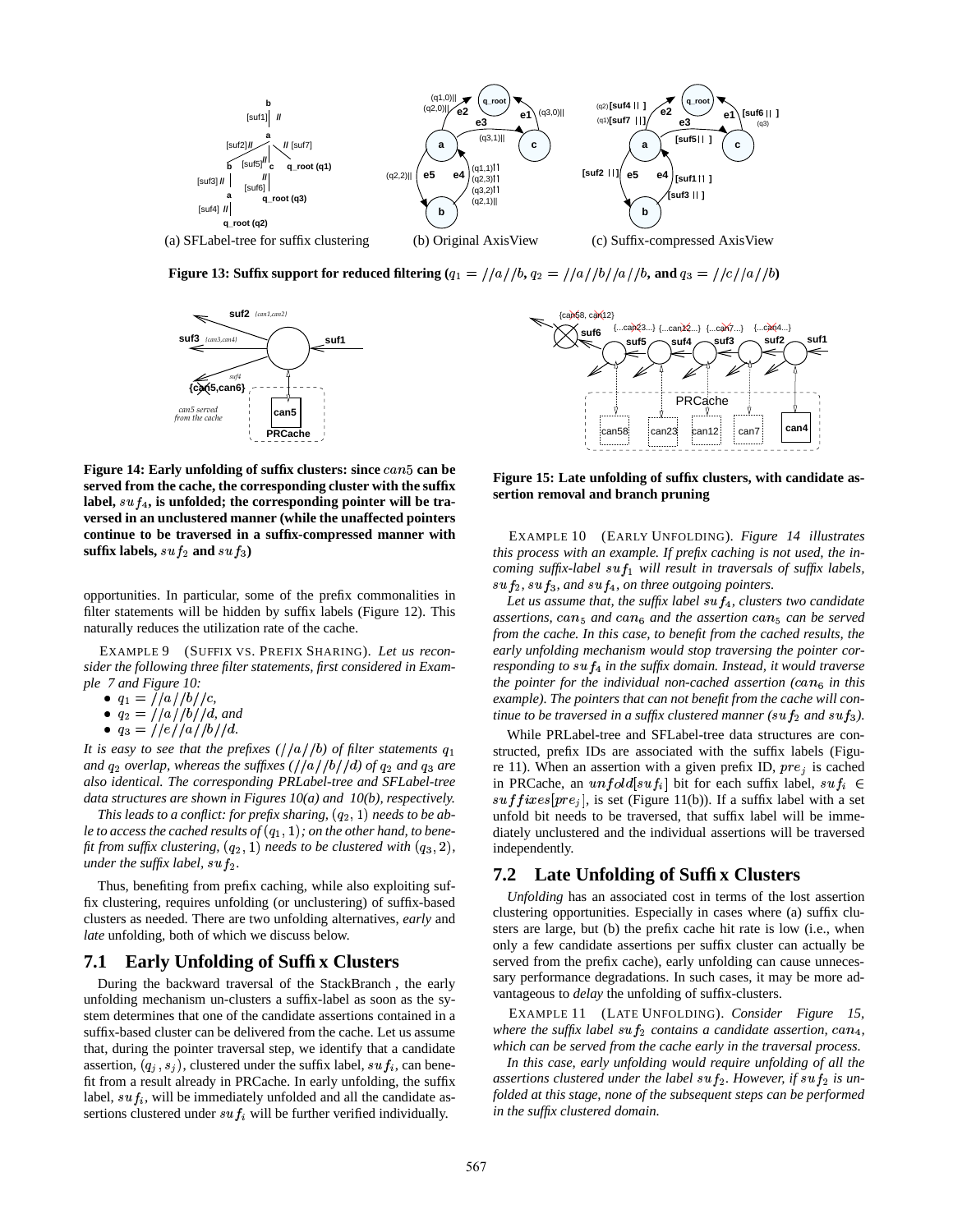*In contrast, late unfolding refrains from immediately unclustering the set of candidate assertions under*  $\sup f_2$ *. While*  $can_4$ *is served locally from the cache, the edge corresponding to the*  $s$ *uffix-based label*  $suf_2$  *continues to be traversed using the suffix label, instead of being traversed as individual assertions.*

The challenge with such a *delayed (or late) unfolding* mechanism, however, is to ensure that cluster domain traversal does not cause *redundant* work for the already cached result. In the above example, since  $can_4$  will eventually be served from the cache, this assertion should be removed from further consideration to prevent redundant work: in other words, the semantics of the suffix-label,  $\mathfrak{su} f_2$ , needs to be modified to exclude  $\mathfrak{can}_4$  (illustrated with a cross on  $can_4$  in Figure 15). Thus, when an assertion with a given prefix ID,  $pre_j$  is cached in PRCache, a  $remove[suf_i][pre_j]$  bit is set for each suffix label,  $suf_i \in suffixes[pre_j]$  (Figure 11(b) illustrates  $suffices[pre_j]).$ 

# *7.2.1 Pruning Redundant Prefix Cache Accesses*

If an assertion can be served from the cache, its prefixes do not need to be served from their own caches. Therefore, if an assertion is marked for removal from its suffix cluster, its prefixes should also be removed from their corresponding suffix-labels.

EXAMPLE 12 (PRUNING CACHE ACCESSES). *This is illustrated* in Figure 15: let us assume that candidate assertions can<sub>7</sub>,  $can_{12}$ ,  $can_{23}$ , and  $can_{58}$ , are all prefixes of the candidate asserti- $\alpha$  *on*  $\alpha$  *an<sub>4</sub>*, *which is removed from consideration. The cache will not be accessed for such non-maximal prefixes.*

In AFilter, when a suffix label,  $suf_i$  is traversed, each  $pre_j$  such that  $remove[suf_i][pre_j]$  is being set, is also inserted into a prune set. This is achieved by setting a  $prunecache[pre_j]$  bit. Note that, if  $pre_k$  is a prefix of  $pre_j$ , then  $remove[suf_i][pre_j] \rightarrow$  $remove[suffix] [pre_k],$  and

 $prunecache[pre_i] \rightarrow prunecache[pre_k]$ 

This is used for pruning non-maximal prefixes of removed prefix labels from further consideration.

#### *7.2.2 Pruning Redundant Traversals*

Under late unfolding, if all candidates clustered under a suffix label are *removed* (i.e., can be served from the cache), the corresponding pointer does not need to be further traversed.

EXAMPLE 13 (PRUNING TRAVERSALS). *In Figure 15, suf*<sup>6</sup> *clusters only two candidate assertions,*  $can_{58}$  *and*  $can_{12}$ *, both of which have been marked for removal from consideration. Therefore, the corresponding pointer does not need to be further traversed.* Pruning condition for suffix,  $suf_i$ , is checked by considering whether  $\forall pre_j \in prefixes[suf_i]$  the removal bit remove ex- $[suf_i][pre_j]$  is set or not (Figure 11(a) illustrates  $prefix(suf_i])$ . to

The performance of late unfolding depends on how easy it is to look into the clusters for checking (a) if any of the clustered assertions can be served from the cache, (b) if any of such assertions are in the removal list, or (c) if each candidate clustered under a suffix label is a prefix of another one which has already been removed.

We note that the cost of checking if any of the clustered assertions can be served from the cache is the same an early unfolding scheme would have to pay to use the PRCache. On the other hand, as described above, sharing of the removal bits between prefixes requires the propagation of the removed prefixes along the traversal path using the  $prunecache[prefixID]$  bits. As evidenced in the next section, despite this overhead, late unfolding provides the best of both *prefix caching* and *suffix-clustering* approaches, and thus significantly outperforms all alternatives.

| Acronym          | Filtering approach                                       |
|------------------|----------------------------------------------------------|
| YF               | YFilter                                                  |
| $AF-nc-ns$       | AFilter, no cache, no suffix compression                 |
| $AF-nc-suf$      | Suffi x Compressed AFilter, no cache                     |
| AF-pre-ns        | A Filter, prefix caching only, no suffix compression     |
| AF-pre-suf-early | Suffix Compressed AFilter, prefix cache, early unfolding |
| AF-pre-suf-late  | Suffix Compressed AFilter, prefix cache, late unfolding  |

**Table 1: Notation used for various filtering deployments**

| Parameter                   | Values     |
|-----------------------------|------------|
| Number of filter statements | 10K-100K   |
| XML message depth           | $\sim 9$   |
| Average XML fi lter depth   | $\sim 7$   |
| Maximum XML fi lter depth   | 15         |
| XML message size            | 6000 bytes |

**Table 2: Experiment parameters (unless specified otherwise)**

### **8. EXPERIMENTAL EVALUATION**

In the previous sections, we discussed the various components of the AFilter algorithm for efficient and adaptive filtering of path expressions. In this section, we provide an extensive evaluation of AFilter through comparisons of the various properties of AFilter with those of a state-of-the-art XML filtering algorithm, YFilter [13]. We chose YFilter for comparison, as both AFilter and YFilter primarily perform filtering of path expressions. Unlike AFilter, however, YFilter relies on a finite state automata based approach and requires maintenance of all active states in the memory. Furthermore, YFilter exploits only prefix commonalities between filter statements, while AFilter can exploit both. Therefore, YFilter provides opportunities for a one-to-one comparison of various novel approaches underlying AFilter. Table 1 provides an overview of different filtering setups, with various AFilter components are turned on and off, we compared against YFilter.

 We have implemented AFilter in Java (JDK 1.5). For comparison purposes, we used the YFilter implementation available at [2]. All experiments were conducted on a 1.7GHZ Pentium 4 machine with 1GB RAM. For the experiments reported in this section, unless stated otherwise, we generated XML data using the NITF DTD available through the YFilter test suites [2] and the ToXgene data generator [5]. The filter queries were generated using YFilter's query generator. Table 2 lists the various parameters and parameter value ranges we used for generating the data and filter queries we are reporting in this section. We also experimented with different parameters (such as *query/data depth, message size, and skewness*); results were consistent with the sample we are reporting.

### **8.1 Time vs. Number of Filter Expressions**

Figure 16 shows the effect of the number of expressions on the time required for filtering a given set of filter expressions. For this experiment, we varied the number of filter expressions from 10K to 100K and we observed the filtering performance of different schemes. AFilter's performance varies depending on the scheme chosen. As expected the low memory AxisView-only (no-caching, no-suffix clustering) scheme takes more time than the others, including YFilter. Path-caching-only AFilter gives comparable results to YFilter, especially for smaller filter sets. On the other hand, when both suffix and path caching are used, the performance of AFilter becomes significantly better than YFilter, requiring only less than 15-30% of YFilter for large filter sets.

### **8.2 Comparison of Compression Approaches**

Figure 17 compares the three suffix-compressed approaches to AFilter: suffix-compressed AxisView with no prefix caching (AFnc-suf), suffix-compressed AxisView with prefix caching and early unfolding (AF-pre-suf-early), and suffix-compressed AxisView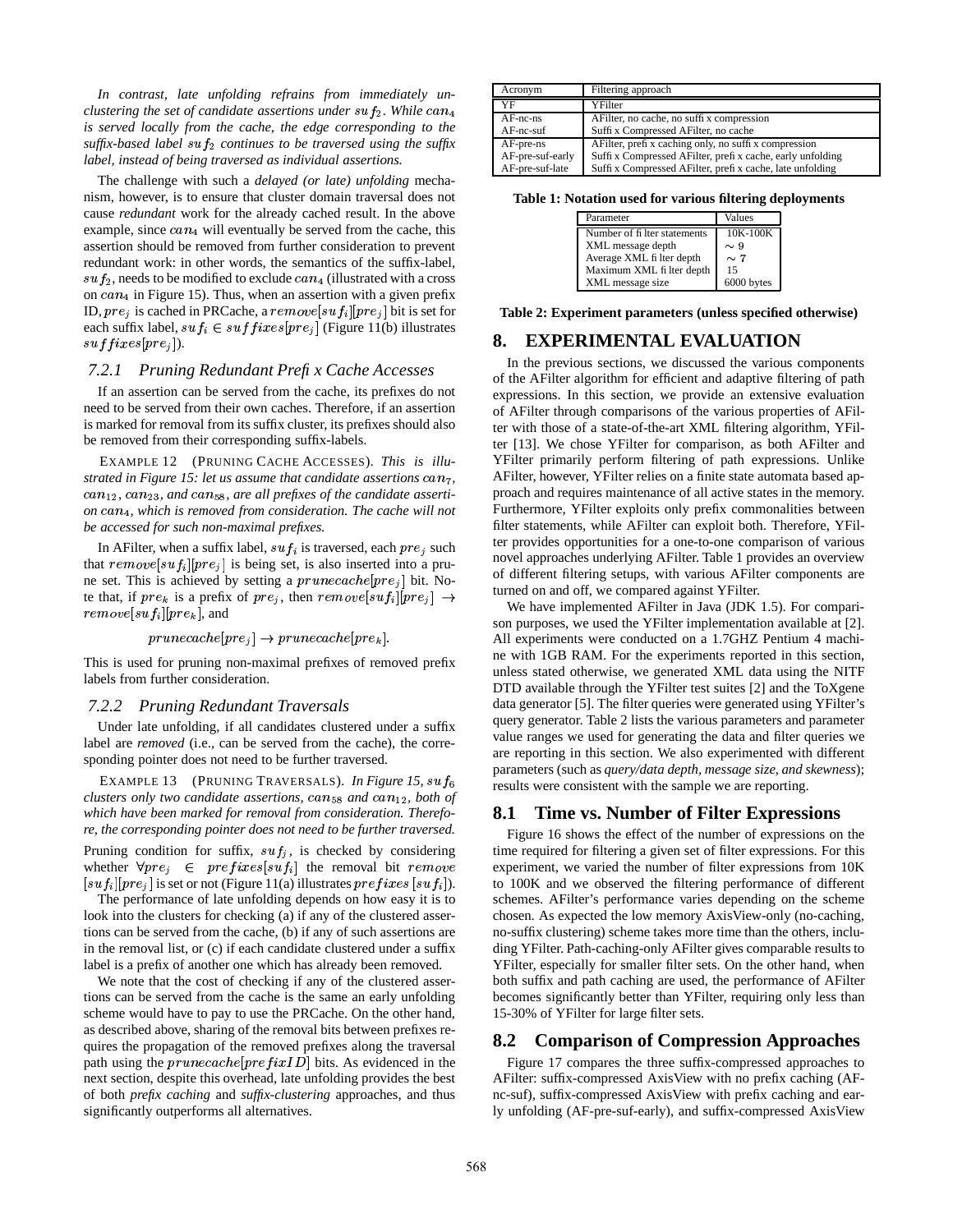

**Figure 16: AFilter with suffix-clustering + prefix caching (with late unfolding) provides the best performance**



**Figure 17: Comparison of different suffix-based approaches**

with prefix caching and late unfolding (AF-pre-suf-late). As expected, when the number of filter statements are large, the loss in the suffix clustering opportunities due to early unfolding renders the AF-pre-suf-early scheme worse among the three. On the other hand, caching with late-unfolding (AF-pre-suf-late) brings together the desirable properties of both prefix caching and suffix-clustering, and performs significantly better than all other alternatives.

### **8.3 Time vs. Probability of Wildcards**

Figure 18 shows the effects of different types and probabilities of wildcards on the various filtering schemes. As can be seen in this figure, both "\*" and "//" affect the performance of YFilter. In contrast, the suffix-compressed AFilter schemes are less affected by the increase in the number of wildcards in the queries. One exception is the early-unfolding approach which is affected by the increase in the '\*" wildcards; however, as expected, the suffix-compressed AFilter with prefix caching and late unfolding is minimally affected by the increase and outperforms all other alternatives.

# **8.4 Cache size vs. Time**

Figure 19 shows that AFilter does indeed benefit from larger cache space, when available. As expected increasing the cache size improves AFilter's performance. Naturally, beyond some point, having more cache space does not help.

### **8.5 Number of Filters vs. Index Space**

Figure 20(a) compares the amount of base memory requirement (i.e., AxisView) against the memory requirement of YFilter. As illustrated here, the base version of AFilter can run with lower available index memory than YFilter. Note that, for this dataset (since the number of unique labels are large and the depth of the data is relatively smaller), the index memory requirement significantly



**Figure 18: The impact of different wildcard compositions on filtering performance**



**Figure 19: Impact of cache size on AFilter performance**

dominated the runtime memory requirement for both YFilter and StackBranch (Figure 20(b)).

# **8.6 Results for a Different Data Set**

In order to verify that the above results hold across different data characteristics, we also experimented with a different DTD. For these experiments, we used the book DTD available at [1]. This DTD has a higher recursion rate and a smaller number of unique labels. In order to see the performance of different schemes in lightand heavy-usage usage of wildcards, we experimented with different wildcard ("\*" and "//") occurance probabilities and different filter set sizes . Note that the numbers of distinct path expressions (of a given depth) generated under these scenarios are smaller since there are fewer unique labels.

Figure 21 shows the results of YFilter against the suffixcompressed AFilter schemes (as shown before, without suffix clustering the runtime of AFilter is worse than YFilter). Suffixclustering improves the performance. Once again, suffix-clustering with prefix-caching and late-unfolding outperforms other alternatives and consistenly requires less than 50% of YFilter.

### **9. CONCLUSIONS**

In this paper, we introduced, *AFilter*, for filtering path expressions. In addition to the overview in Section 1.1, here we provide a short summary of how AFilter compares with the earlier work.

Automata-based schemes, such as YFilter, consume input symbols and traverse a state space. Active states have to be identified and maintained in an internal storage before the next symbol is considered. *The number of active states that have to be maintained in memory for the automata-based schemes can be exponentially large [7, 13, 16]*. In contrast, AFilter operates in two stages:

(a) As each symbol is consumed, AFilter constructs an interme-